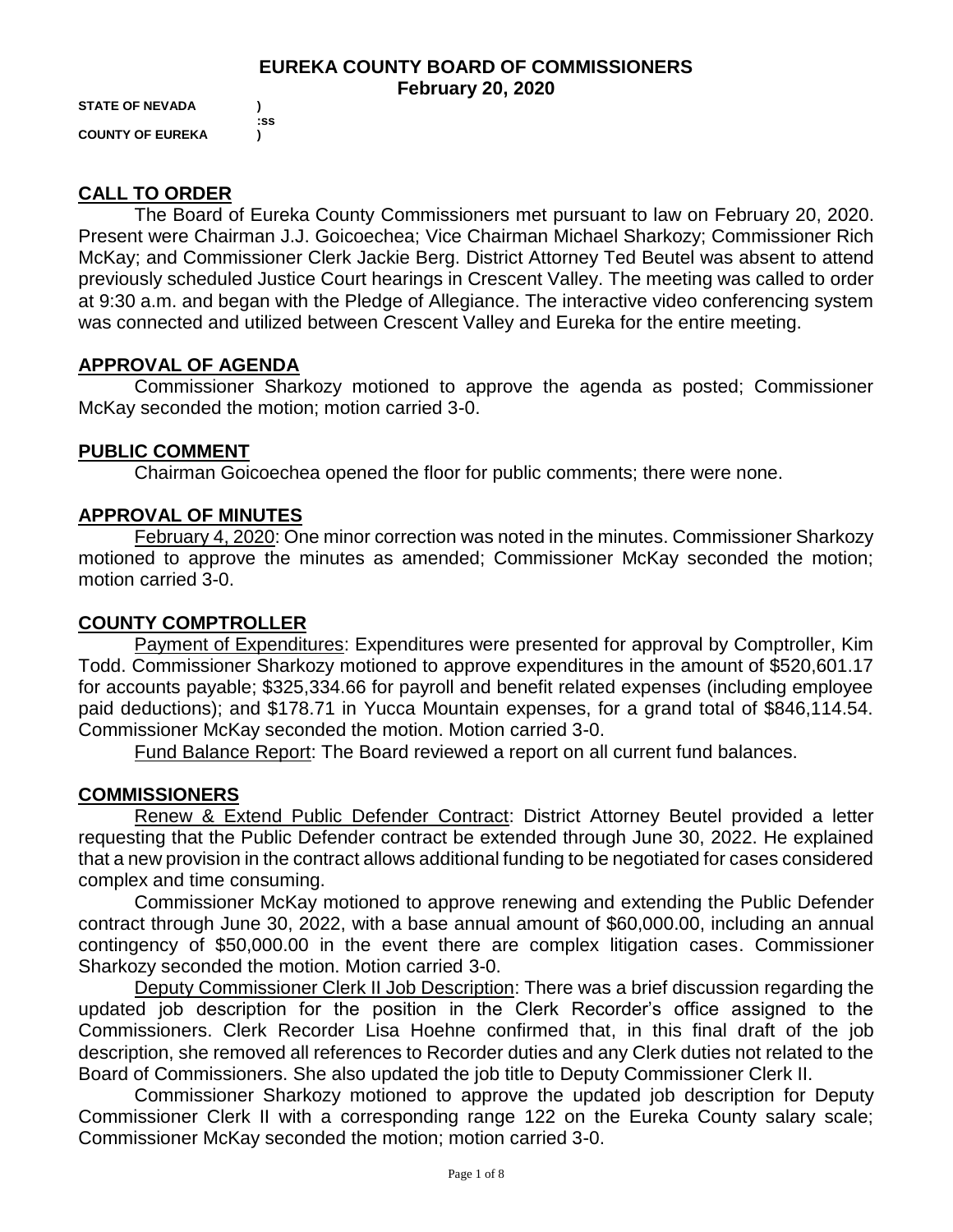Sagebrush Ecosystem Program: Chairman Goicoechea reported that the next meeting of the Sagebrush Ecosystem Council will be on February  $25<sup>th</sup>$ . Other sage grouse issues will be discussed during the Natural Resources portion of the meeting.

## **AMBULANCE & EMS**

Report on Activities: EMS Director Kenny Sanders reported there were a total of 15 ambulance runs for the month of January, with nine in the Crescent Valley/Beowawe area and six in the Eureka area. Four patients were transferred to air ambulance, one to MedX AirOne and three to REACH Air.

The Power-PRO XT Cot for the new ambulance has arrived and is being installed. Due to the height of the new ambulance, this power gurney will be safer for both the patient and the attendants.

Advanced Step Hire: The full-time EMT position in Crescent Valley has been offered to Cathy Sampson, who held the position for many years. Due to her experience and knowledge, Mr. Sanders asked for authorization to hire Ms. Sampson at her previous rate.

Commissioner McKay motioned to approve an advanced step hire, pursuant to Personnel Policy 5.7.3., for the full-time EMT position in Crescent Valley; Commissioner Sharkozy seconded the motion; motion carried 3-0.

# **TREASURER**

Treasurer's Report: The Treasurer's Report for January 2020 was presented by Treasurer Pernecia Johnson showing an ending General Fund balance of \$31,123,843.25, nearly a \$1 million increase over the previous month. Ms. Johnson attributed this to property tax receipts for the third quarter.

Revenue Projections: There are still problems with the Devnet CAMA (computer aided mass assessment) software, but the company has assured Ms. Johnson that she will be able to run the revenue proforma report by the following week. The Assessor's office is working to update the old AS400 system, and she may be able to run an accurate proforma report from the AS400 before the Devnet issues are resolved.

# **IT / NETWORK**

IT Update: IT Director Misty Rowley provided an update on IT projects and activities. She has been working on updating computers with the new virtual software that allows computers to be accessed remotely from another computer or device. The new spam server has been installed and data transfer is underway. New antivirus software is also being installed. Quest is finalizing the engineering work with Mt. Wheeler Power for this year's fiber project.

Sheriff's Office Network Room: Commissioner Sharkozy motioned to approve a quote from Quest Technology Management for infrastructure services in the Sheriff's Office network room to include rack installation, new fiber installation, and equipment relocation, for an amount not to exceed \$9,000.00 to be paid from the Assessor Technology Fund. Commissioner McKay seconded the motion. Motion carried 3-0.

# **RESOLUTION HONORING KATHY KINKADE**

Resolution: Kathy Kinkade, recently retired as Utility Worker in Crescent Valley after many years with Eureka County. Commissioner Sharkozy motioned to adopt a resolution honoring longtime employee, Kathy Kinkade. Commissioner McKay seconded the motion. Motion carried 3-0.

Following reading and presentation of the resolution, Assistant Public Works Director Raymond Hodson presented Ms. Kinkade with a plaque thanking her for 22 years of service and dedication to the citizens of Crescent Valley and Eureka County.

Ms. Kinkade received a standing ovation from staff and visitors present at the meeting.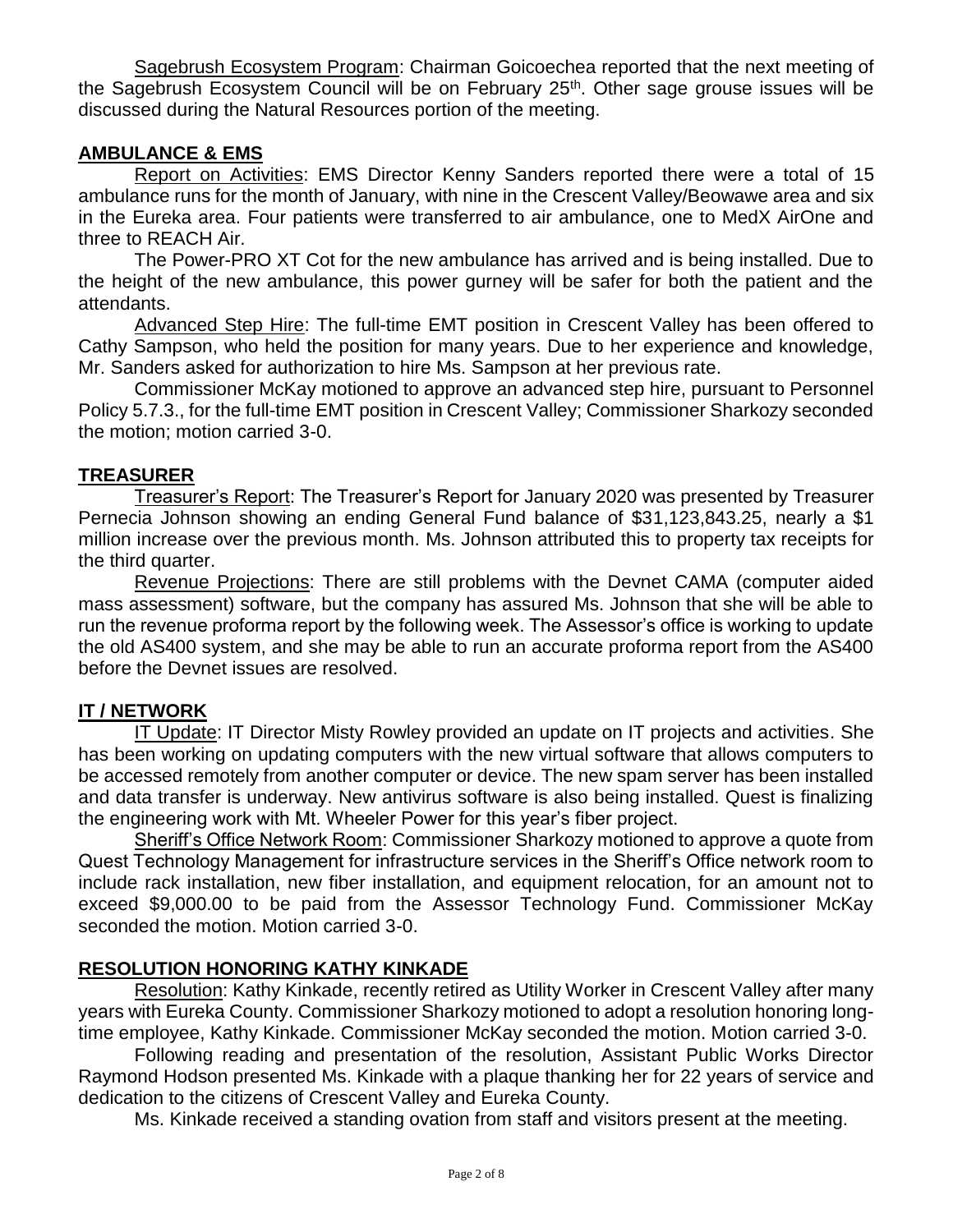#### *RESOLUTION COMMEMORATING KATHY KINKADE FOR HER DEDICATION SERVICE TO EUREKA COUNTY*

*WHEREAS, the Board of Eureka County Commissioners wishes to honor long-time employee of Eureka County, Kathy Kinkade, for her faithful service and contributions to Eureka County and the community of Crescent Valley; and*

*WHEREAS, Eureka County acknowledges the following biographical information: Kathy was born on January 30, 1961, in Fallon, Nevada, to Albert & Norma Emerson. Kathy graduated from Fernley High School in 1979 and went on to study business and bookkeeping at Reno Business College, University of Nevada Reno.* 

*WHEREAS, Kathy married Archie Kinkade in 1999, and they raised two children, Matt and Ryan, who now live in Reno and have blessed her with five grandchildren. In 2011, Kathy experienced the sad loss of her husband Archie who passes away unexpectedly. She now shares her life with Kelly Strain, a fellow Eureka County employee who she met in Crescent Valley.* 

*Before moving to Crescent Valley in 1997, Kathy worked for her family's wrecking yard business in Fernley doing a variety of tasks including bookkeeping, driving tow truck, and pulling parts for customers. She began working for Eureka County after moving to Crescent Valley in 1997 and has worked faithfully for over 22 years in Public Works, most recently as a Utility Worker I, which has included a mult6itude of assignments including clerical duties related to the Crescent Valley Town Center and the Crescent Valley Town Advisory Board. During her years with Eureka County, Kathy has successfully completed a wide range of training related to her position, including successful completion of the Nevada Water Certification exam in 2009 for treatment of municipal water systems.* 

*In her years in Crescent Valley, Kathy has served as secretary for the Crescent Valley Town Advisory Board, the Senior Centers Advisory Board, and the Crescent Valley Historical Society. Kathy is very community-minded and has been enthusiastically supportive of town and community events, taking great pride in ensuring that the Crescent Valley Town Park is in excellent condition for events such as Cops & Kids, the annual Easter Egg Hunt, and other activities.* 

*Kathy enjoys many pastimes including outdoor activities, camping, painting, and gardening, and especially values time with family and friends.* 

*County officials, co-workers, and friends celebrate with Kathy, who has been a significant member of our workforce for many years, as she retires and embarks on the next chapter of her life.* 

*NOW THEREFORE, BE IT RESOLVED, that the Board of Eureka County Commissioners recognizes and honors Kathy Kinkade for her lifetime accomplishments and commends her for her dedicated service to Eureka County;* 

*BE IT FURTHER RESOLVED, that this resolution be published in the minutes of the Board of Eureka County Commissioners to remain a part of the permanent and historical records of Eureka County.*

*ADOPTED this 20th day of February, 2020.* 

*BOARD OF EUREKA COUNTY COMMISSIONERS COUNTY OF EUREKA, STATE OF NEVADA* 

 */s/ J.J. Goicoechea, DVM* J.J. Goicoechea, Chairman

 */s/ Michael Sharkozy* Michael Sharkozy, Vice Chairman

 */s/ Rich McKay* Rich McKay, Member

Attest: */s/ Jackie Berg*

Jackie Berg, Commissioner Clerk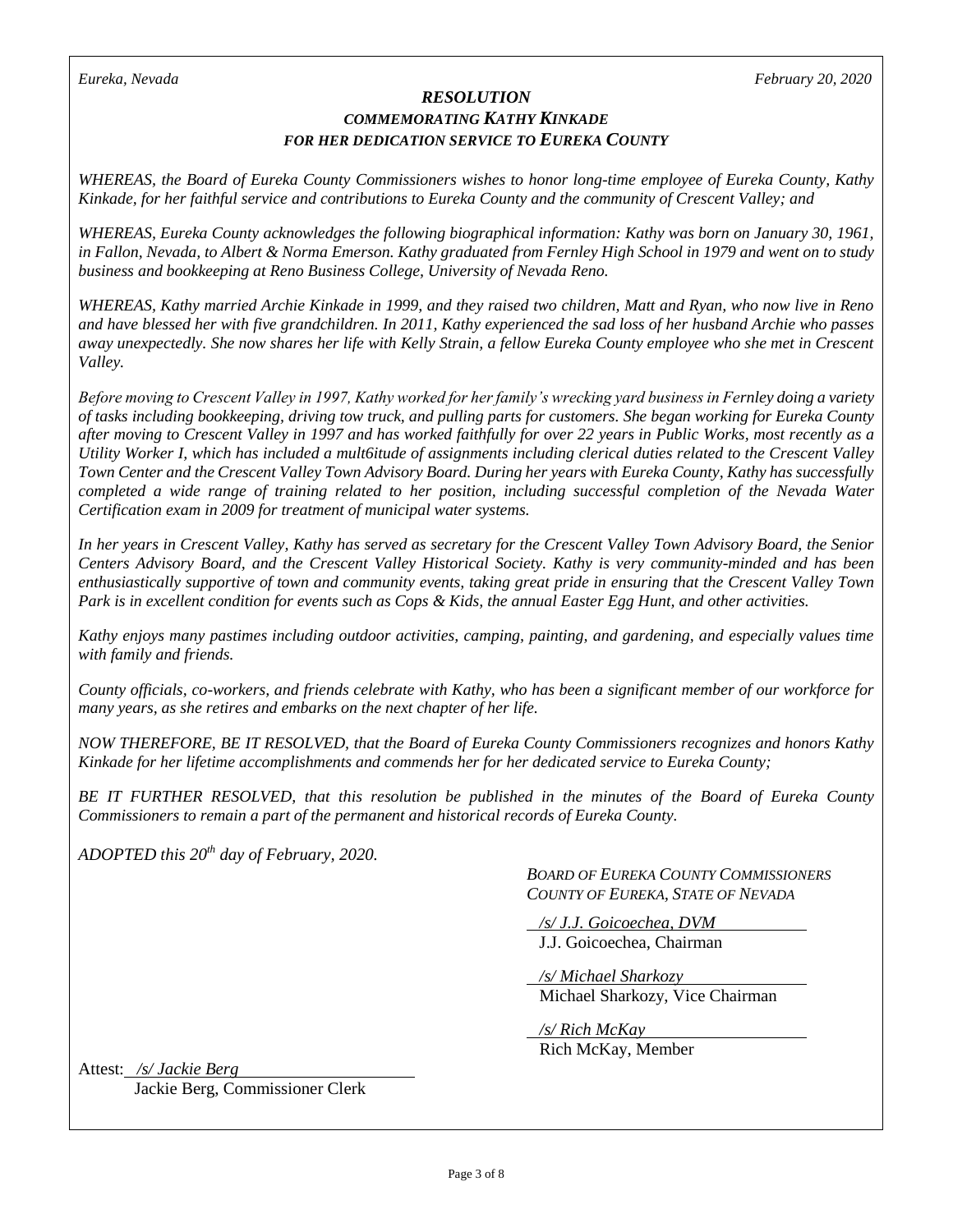# **PUBLIC WORKS**

Public Works Update: Public Works Director, Ron Damele, reported on Public Works projects and activities.

Utilities & Facilities: All utility systems are in good working order. The variable frequency drive on one of the municipal wells in Crescent Valley is working out well, so a variable frequency drive has been ordered for the other municipal well. Wells in that area are problematic due to fluctuating electrical service.

The utility crew has finished work on the new Landfill building and staff is in the process of moving in. The utility crew is working on the lower ball field in Eureka where a spring has developed. An excavator will be required to divert water from the field into the Spring Street Ditch.

Interviews were conducted in Crescent Valley for the vacant Utility Worker position and a conditional offer will be made shortly.

Sewer Ponds: Public Works is working with the County Engineer on the sewer pond issue and talking with Nevada Division of Environmental Protection to ensure compliance with regulations. Mitigation of the problematic lagoon will require some expensive steps, which may include removing the sludge and installing monitoring wells. Mr. Damele warned this could turn into a million-dollar project.

Water Conservation Plan: Mr. Damele continues working with contractor, Abby Johnson, to update the Eureka County Water Conservation Plan for the three utility systems.

Road Work MOUs: Mr. Damele and Raymond Hodson are putting a lot of effort into updating the Memorandums of Understanding with McEwen Mining and Cortez Mine for road maintenance, and the documents are very close to being completed.

Kobeh Valley Test Well Project: Mr. Damele is working with Dale Bugenig, Consulting Hydrologist, on test pumping specifications for the Kobeh Valley Test Well and will solicit quotes for that in the next week or ten days. The pumping test must be completed by June  $13<sup>th</sup>$ .

Firefighter Training: Red Card wildland firefighter refresher trainings will be held in Crescent Valley on March 14<sup>th</sup> and in Eureka on March 24<sup>th</sup> and 25<sup>th</sup>. Training dates have not yet been determined for the Pine Valley and Dunphy volunteers.

Out-of-State Travel: Commissioner McKay motioned to approve out-of-state travel for two Road Department employees to travel to Ceres, California, March 10<sup>th</sup>-11<sup>th</sup> to inspect a water trailer at Westmark Trailers. Commissioner Sharkozy seconded the motion. Motion carried 3-0.

Sanitary Class II Landfill Permit: Commissioner Sharkozy authorized the Public Works Director and County Engineer to proceed with amending the Eureka Sanitary Class II Landfill Permit #SW55R03, to authorize accepting sewage sludge for permanent disposal. Commissioner McKay seconded the motion. Motion carried 3-0.

If this amended permit is granted, Mr. Damele explained it will authorize acceptance of sewage sludge, but not septic tank contents.

Leased Office Space: The Board directed Public Works to address the need for additional office space in County buildings due to reorganization of certain departments and to meet requirements set forth in recently adopted State legislation.

The County currently has three tenants occupying office space – Nevada Department of Wildlife, Nevada Highway Patrol, and University of Nevada Cooperative Extension. Letters were prepared notifying these agencies that the County is exercising the Prior Termination clause in the lease agreements, and the leases will be terminated effective June 30, 2020.

Commissioner Sharkozy motioned to authorize the Public Works Director to notify tenants occupying public office space in County buildings of the intent to terminate each lease prior to the expiration date because of a lack of adequate facilities for proper County operations. Commissioner McKay seconded the motion. Motion carried 3-0.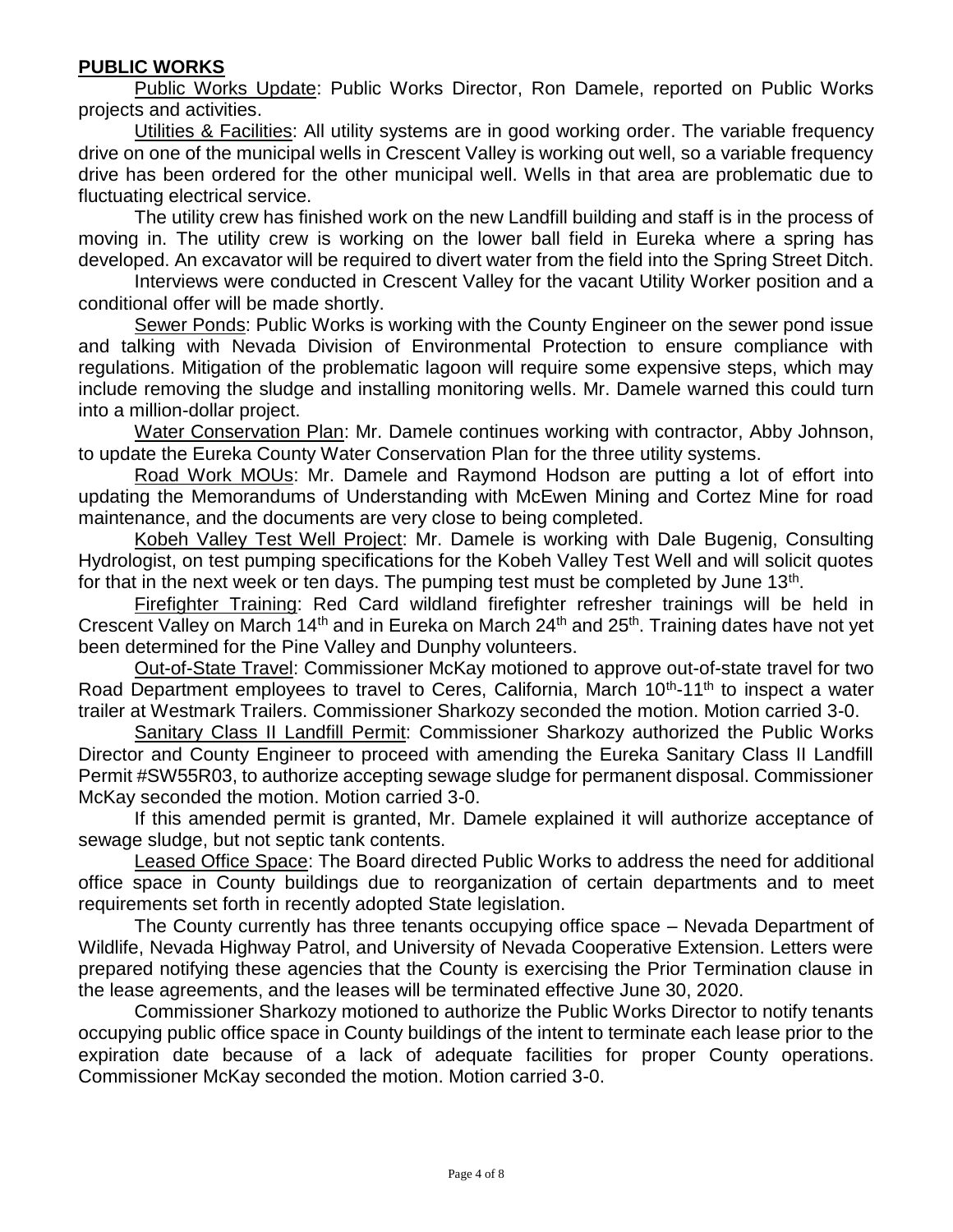# **CHILD ADVOCACY CENTER**

Plan for Center: In his third visit before the Commissioners, Elko County District Attorney Tyler Ingram, explained the need for a Child Advocacy Center that will serve as a welcoming onestop facility to address all aspects related to investigating allegations of physical and sexual abuse of children. Mr. Ingram explained that he has just begun the process of seeking donations and will soon meet with the other participating counties (White Pine, Lander, and Elko).

After a brief discussion, Commissioner McKay motioned to donate \$50,000.00 in the current Fiscal Year (2019-2020) towards the Child Advocacy Center, and to budget an additional \$50,000.00 in capital outlay in the Capital Projects Fund for a donation in Fiscal Year 2020-2021, and for Mr. Ingram to work with District Attorney Ted Beutel on a Memorandum of Understanding. Commissioner Sharkozy seconded the motion. Motion carried 3-0.

# **ELKO-LANDER-EUREKA COUNTY LIBRARY SYSTEM**

FY21 Library Contract: Kassie Antonucci, Library Director, and Melissa Spence. Assistant Director, were in attendance to explain changes in the Library Contract for Fiscal Year 2020-2021. The net increase of \$6,950.00 over the previous year's budget for the Library Contract is primarily related to increased personnel costs.

Ms. Antonucci explained that the Library System requested bids, under the E-Rate Program for schools and libraries, to provide fiber internet connections to the rural branch libraries. This is an annual process under the E-Rate Program, and the County can determine whether to move forward in the upcoming fiscal year, or to consider bids in a future fiscal year.

Chairman Goicoechea explained the County is working with the School District, which is considering E-Rate bids to install fiber from the Dunphy area to the Crescent Valley School, which may allow the County to extend fiber from the school to County facilities in Crescent Valley at a tremendous savings. Ms. Antonucci agreed that if the Library System waited another year and resolicited bids under the E-Rate Program, it may also benefit from the School District's extension of fiber into Crescent Valley.

Chairman Goicoechea asked that the Library Contract be placed on the next agenda for approval with an annual budget of \$106,111.00.

# **NATURAL RESOURCES**

Report on Activities: Natural Resources Manager, Jake Tibbitts, reported on recent activities, meetings, and upcoming events.

Caliente Wild Horse Gather: Mr. Tibbitts explained that Western Watersheds Project joined together with wild horse advocacy groups to challenge the wild horse gather at Caliente, but Chief Judge Beryl Howell of the US District Court for the District of Columbia ruled against the arguments and authorized the BLM to move forward with the gather, which was just completed.

FRTC Modernization: The Final EIS for the Fallon Range Training Complex was issued on January 10<sup>th</sup> and the Record of Decision will be signed before the end of February. The Governor's office responded with a 140-page document, which specifically referenced and included Eureka County's letter to the US Navy. It is yet to be seen whether the Navy will make additional changes related to these requests.

Nevada Gold Mines: Nevada Gold Mines' model is to focus on mining and, therefore, it is advertising to lease its ranching properties. Mr. Tibbitts noted that some of these properties now have sage grouse conservation remedies in place, such as a Bank Enabling Agreement (for habitat preservation, restoration, and enhancement), and he hopes potential lessees are aware of the conservation efforts that must take place in relation to sage grouse habitat.

Mr. Tibbitts is working with Nevada Gold Mines on a potential agreement for weed treatment. The mine is interested in a public/private partnership with the Diamond Valley Weed Control District, so Mr. Tibbitts will likely bring something forward at a future meeting.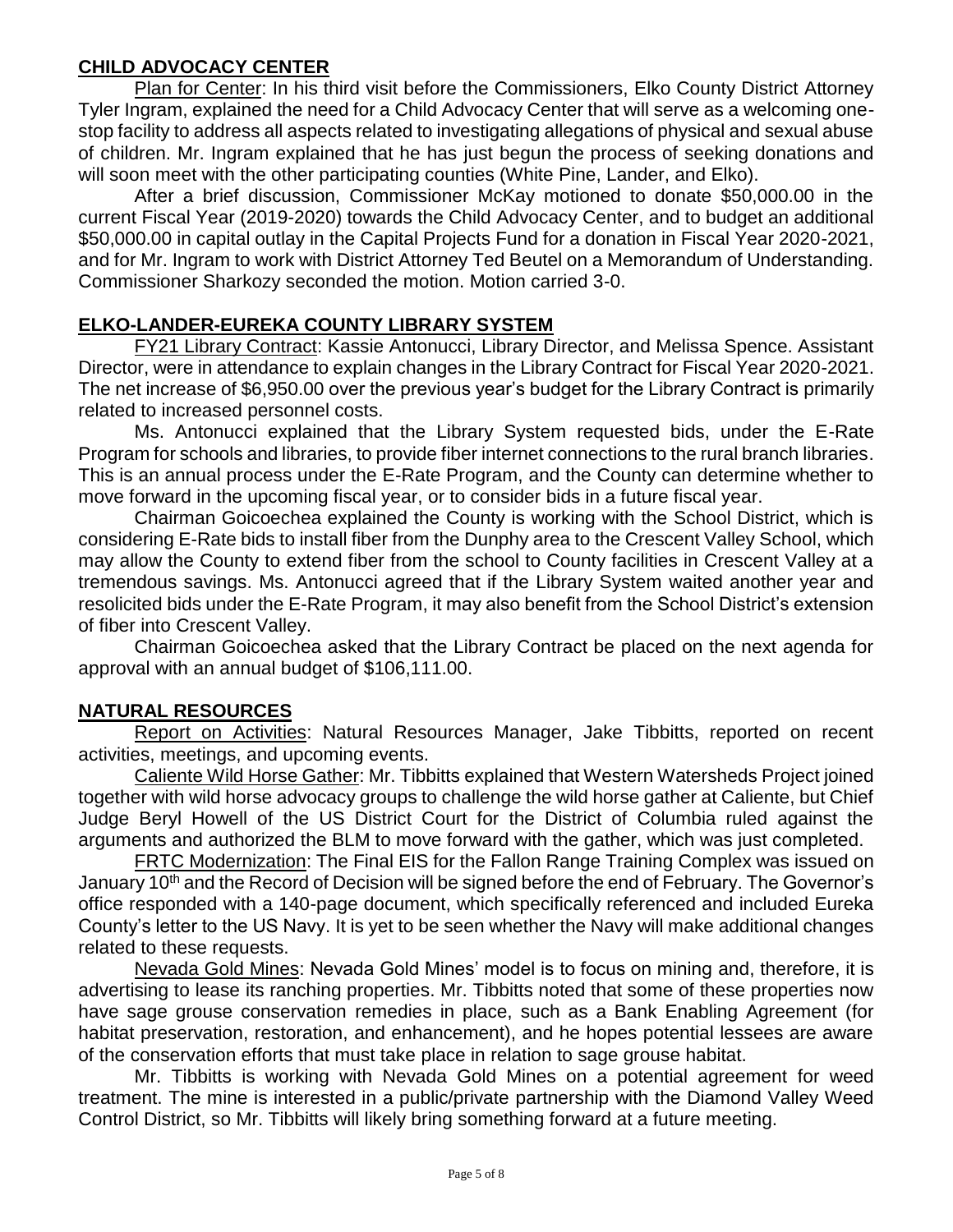*"The Path Forward"*: Mr. Tibbitts stated that President Trump's budget was unveiled the previous week and included an additional \$15.3 million for *"The Path Forward for Management of BLM's Wild Horses & Burros,"* which increases the BLM's budget for non-lethal wild horse management to \$116.8 million. This shows that there is some faith on the federal level that *"The Path Forward"* may be a viable solution for getting horse herds to appropriate levels.

Chairman Goicoechea suggested that Eureka County might consider a letter to the Secretary of the Department of the Interior encouraging the BLM's efforts to get its spending plan before Congress so that these funds can be released in a timely manner.

Upcoming Meetings: The Legislative Committee on Public Lands will meet in Eureka on July 17<sup>th</sup> at the Opera House. Committee staff is trying to incorporate a field tour while here, because Eureka is an ideal location to see first-hand many of the public land issues that exist.

Mr. Tibbitts will travel to Winnemucca on February 21<sup>st</sup> to facilitate the North Central Greater Sage Grouse Adaptive Management meeting. The Sagebrush Ecosystem Council is meeting on February 25<sup>th</sup> and will review results from the various Adaptive Management meetings. Mr. Tibbitts and Chairman Goicoechea (as a member) will attend the College of Agriculture Advisory Board meeting on February 28<sup>th</sup>. Mr. Tibbitts reminded the Board that he will be in Washington, DC, the first week of March to attend the CARET (Council for Agricultural Research, Extension, & Teaching) meeting.

Potential Diamond Complex Gather: Chairman Goicoechea noted that he has gained some traction in promoting a gather of the Diamond Complex, which encompasses three BLM Districts – Ely, Elko, and Battle Mountain. A delayed horse gather in another state may free up some resources to get something done in the Diamond Complex in the near future.

Horseshoe & Scotts Gulch Outcome Based Grazing Permit: The County received a letter from the BLM Tuscarora Field Office inviting scoping comments on the referenced grazing permit renewals, but the letter was received after the February  $6<sup>th</sup>$  agenda was posted. This made it impossible to approve comments in a public meeting before the comment deadline, so Mr. Tibbitts requested a three-day extension. The Field Manager replied that she would not extend the comment period, but would accept Eureka County's comments.

Commissioner Sharkozy motioned to send a letter to the BLM Tuscarora Field Office with scoping comments in response to the Horseshoe and Scotts Gulch Outcome Based Grazing Permit Renewal. Commissioner McKay seconded the motion. Motion carried 3-0.

Proposal to Update BLM Grazing Regulations: Mr. Tibbitts explained that the comment deadline for the BLM grazing regulation updates is March  $6<sup>th</sup>$ , and he will have formal comments prepared for approval at the meeting on that date. In the meantime, he drafted some talking points for the Commissioners to review and consider, many of which were discussed at the Natural Resources Advisory Commission meeting the evening before.

HR 5737, Voluntary Grazing Permit Retirement Act: Mr. Tibbitts prepared a letter to the Nevada Congressional Delegation voicing Eureka County's opposition to HR 5737. The letter describes the detrimental impacts this proposed amendment to the Taylor Grazing Act would have, by making it easier for special interest groups (particularly anti-grazing groups) to coerce ranchers into selling, or retiring, their grazing permits.

Commissioner Sharkozy motioned to approve sending the letter to the Nevada Congressional Delegation voicing opposition to HR 5737, Voluntary Grazing Permit Retirement Act. Commissioner McKay seconded the motion. Motion carried 3-0.

Access to Public Lands: Mr. Tibbitts shared a press release from the BLM entitled, "Bureau of Land Management Seeks Help Increasing Access to Public Lands." He went on to explain that President Trump signed the John Dingell Conservation & Recreation Act in 2019, which includes a mandate for the BLM to develop a priority list identifying location and acreage of BLM managed parcels open to hunting, fishing, or other recreational purposes that have no legal public access, or where public access is significantly restricted. The Act also directs the BLM to follow-up and develop a plan to provide access to these lands.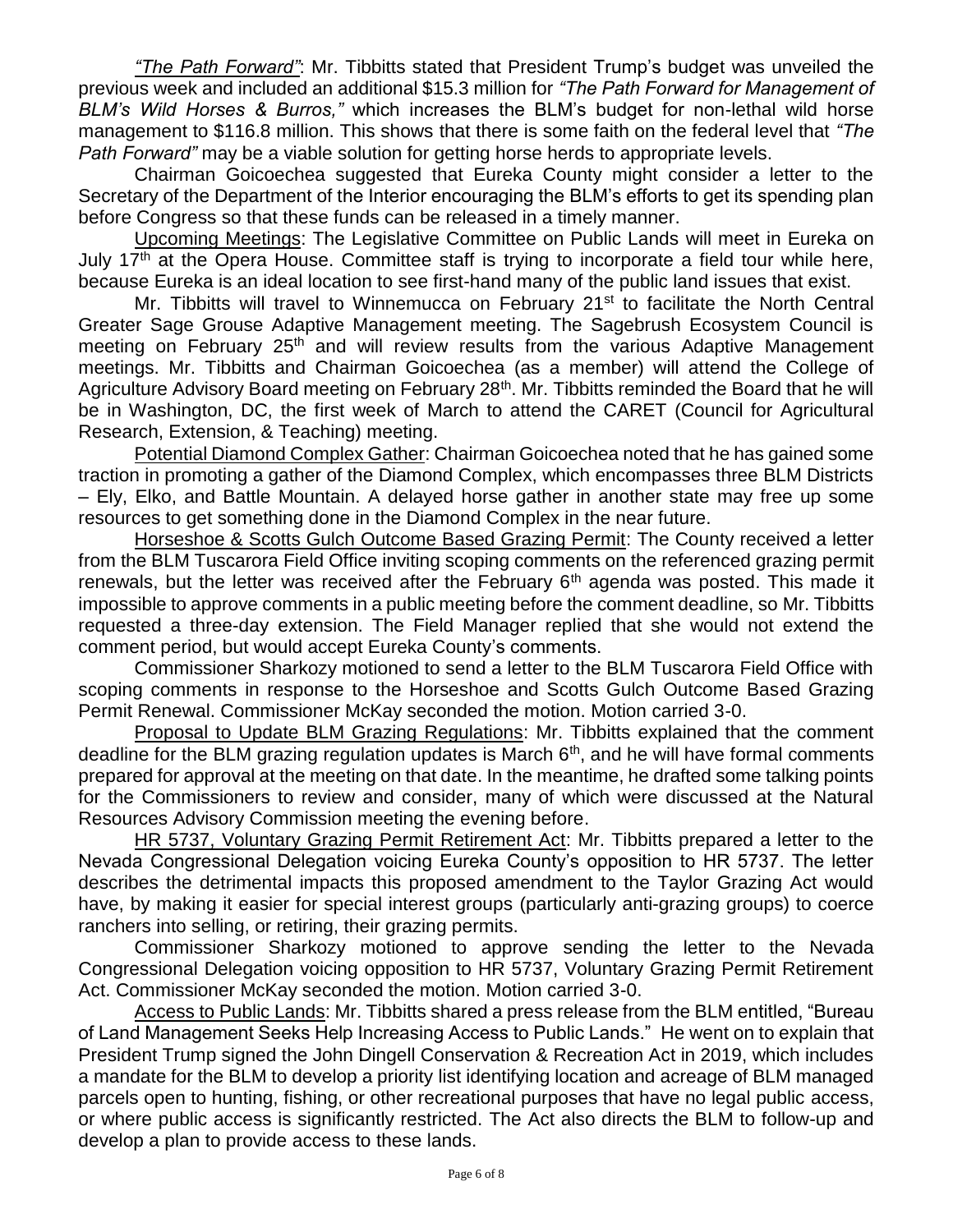Mr. Tibbitts hopes the BLM will develop a cooperative working relationship with the County to address access to public lands and to avoid some of the potential impacts. For instance, before the BLM moves forward with repairing roads, it needs to address underlying conflicts, such as historic rights attached to RS2477 roads.

Sage Grouse Issues: Mr. Tibbitts reminded the Board that, in October 2019, Judge Winmill, US District Court of Idaho, issued a preliminary injunction on the BLM's 2019 Plan Amendments, thus reinstating the BLM's 2015 Plan.

The Department of the Interior filed an appeal of the preliminary injunction, and is simultaneously working on a Supplemental EIS to address the Judge's concerns and to bolster the record in support of the 2019 Plan Amendment. The Supplemental EIS will be published in the Federal Register on February 21<sup>st</sup>, kicking off a 45-day comment period.

Mr. Tibbitts recommended that the Board continue supporting Chairman Goicoechea as local government representative and Chair of the Sagebrush Ecosystem Council, and that the County make a request through the Council that local government Cooperating Agencies be involved with defending the 2019 Plan Amendments. He also suggested that the County work with counsel, Laura Granier Esq., to make a formal request to the BLM for this coordination.

## **CORRESPONDENCE**

Correspondence was received from: District Attorney Ted Beutel; Natural Resources Advisory Commission; Television District; Crescent Valley Town Advisory Board; UNCE Extension Educator, Gary McCuin; William Bee Ririe Hospital; Nevada Assoc. of Counties (2); Lincoln County; Walker & Assoc.; Nevada Div. of Environmental Protection; Nevada Div. of Mineral; Nevada Lands Council (2); Nevada Dept. of Motor Vehicles; Nevada Gold Mines; Nevada Attorney General's Office; Nevada Dept. of Taxation; Nevada Dept. of Transportation; Nevada Census 2020; USDA Rural Development; US Dept. of Homeland Security; President Trump social media announcement concerning Yucca Mountain; and the Ferraro Group.

Commissioner Reports: Chairman Goicoechea informed that due to personnel issues in the County, he was unable to travel to Utah on February  $14<sup>th</sup>$ -15<sup>th</sup> to participate in filming of the television show, *The County Seat,* to discuss NEPA reform (he was able to find a replacement), and to give a scheduled presentation at the rural caucus meeting of the Utah State Legislature.

On February 19th, Chairman Goicoechea was interviewed by Bloomberg Law, a group very interested in the proposed changes to grazing regulations. The interview will be included in one of its future publications.

#### **PUBLIC COMMENT**

Chairman Goicoechea called for public comments; there were none.

## **ADJOURNMENT**

Commissioner McKay motioned to adjourn the meeting; Commissioner Sharkozy seconded the motion; the meeting was adjourned at 11:13 a.m.

*Approved by vote of the Board this 6 th day of March, 2020.* 

 */s/ J.J. Goicoechea, DVM* J.J. Goicoechea, Chairman